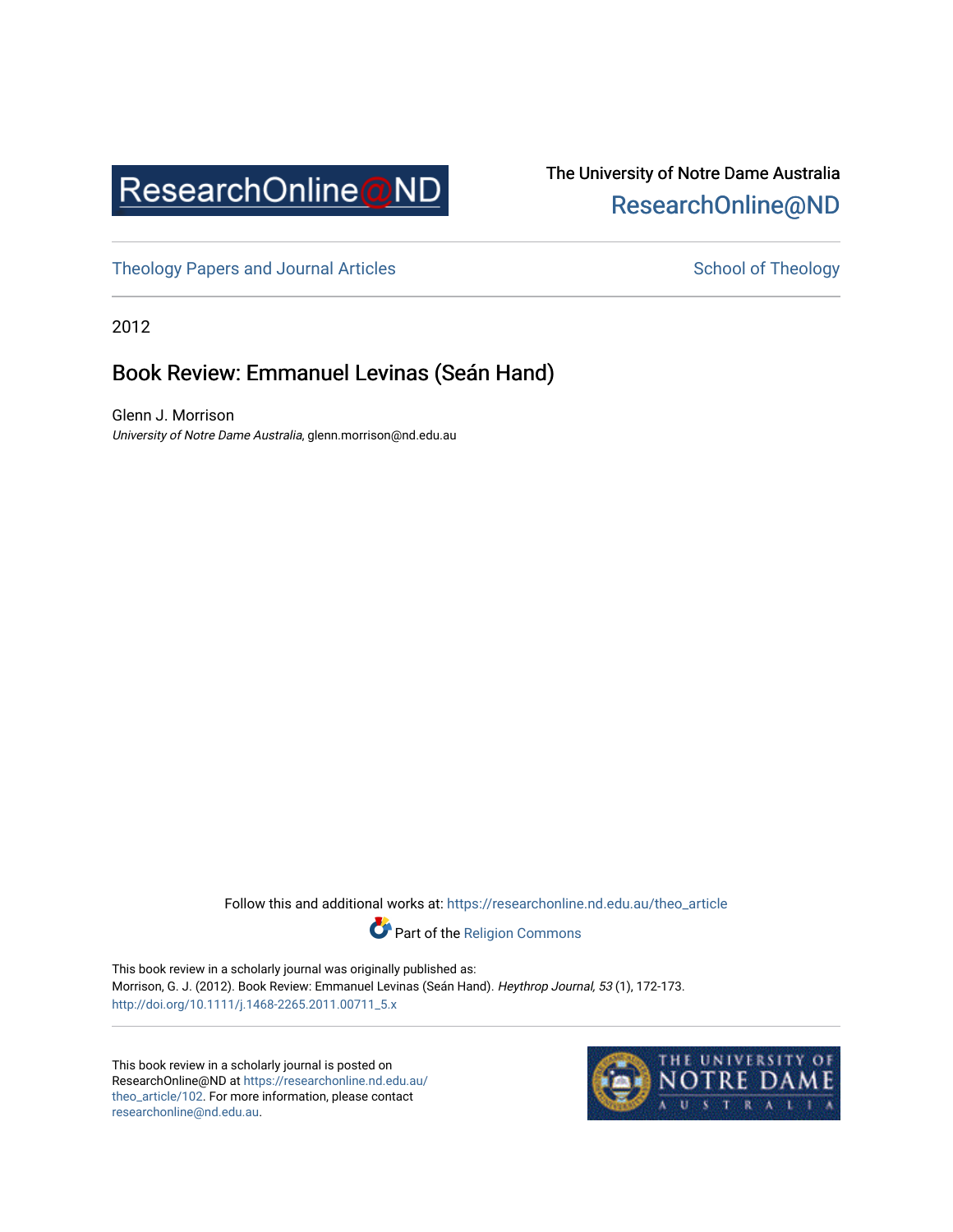Author: Glenn Morrison

Affiliation: The University of Notre Dame Australia, Fremantle

*Emmanuel Levinas*. By Seán Hand. Pp. Xiv, 138, Routledge, 2009.

How can people ever respond to the horror of genocide? For those who have experienced it first hand and lived, the trauma is incalculable. There have been some who can openly respond in narrative. Readers may certainly be familiar with Elie Wiesel's *Night* and Victor Frankl's *Man's Search for Meaning*, or even Zvi Kolitz's poignant literary work, *Yosl Rakover Talks to God*. These are compelling stories that evidence how the Shoah bears an infinite amount of meaning. In contrast, the philosophy of Emmanuel Levinas portrays a different kind of response to the Shoah as an attempt to draw sense and meaning. Levinas takes up an almost biblical stance, like a prophet, to bring together phenomenology, ethical metaphysics and the Bible to rupture humanity's complacency into an expiating responsibility for the other. Breaking open Levinas' world, Seán Hand's engaging little book takes the reader on a journey to discover the various contours of how a philosopher and Talmudic scholar 'is dominated by the presentiment and memory of the Nazi Horror' and consequently inspired to develop a messianic hope and language for the good to prevail over murder, self-interest and the totality of Being.

Hand guides the reader through a choice of various articles and key texts from Levinas' vast body of writings in revealing and at times, critical ways. It is fascinating to see the way how writers on Levinas bring their own interest and individual stamp. Levinas is a famous philosopher in his own right and it is no coincidence that there are just many books out there on Levinas, each giving a different or new perspective. Indeed, one can feel a certain level of vertigo when starting out to study the philosophy of Emmanuel Levinas whilst beginning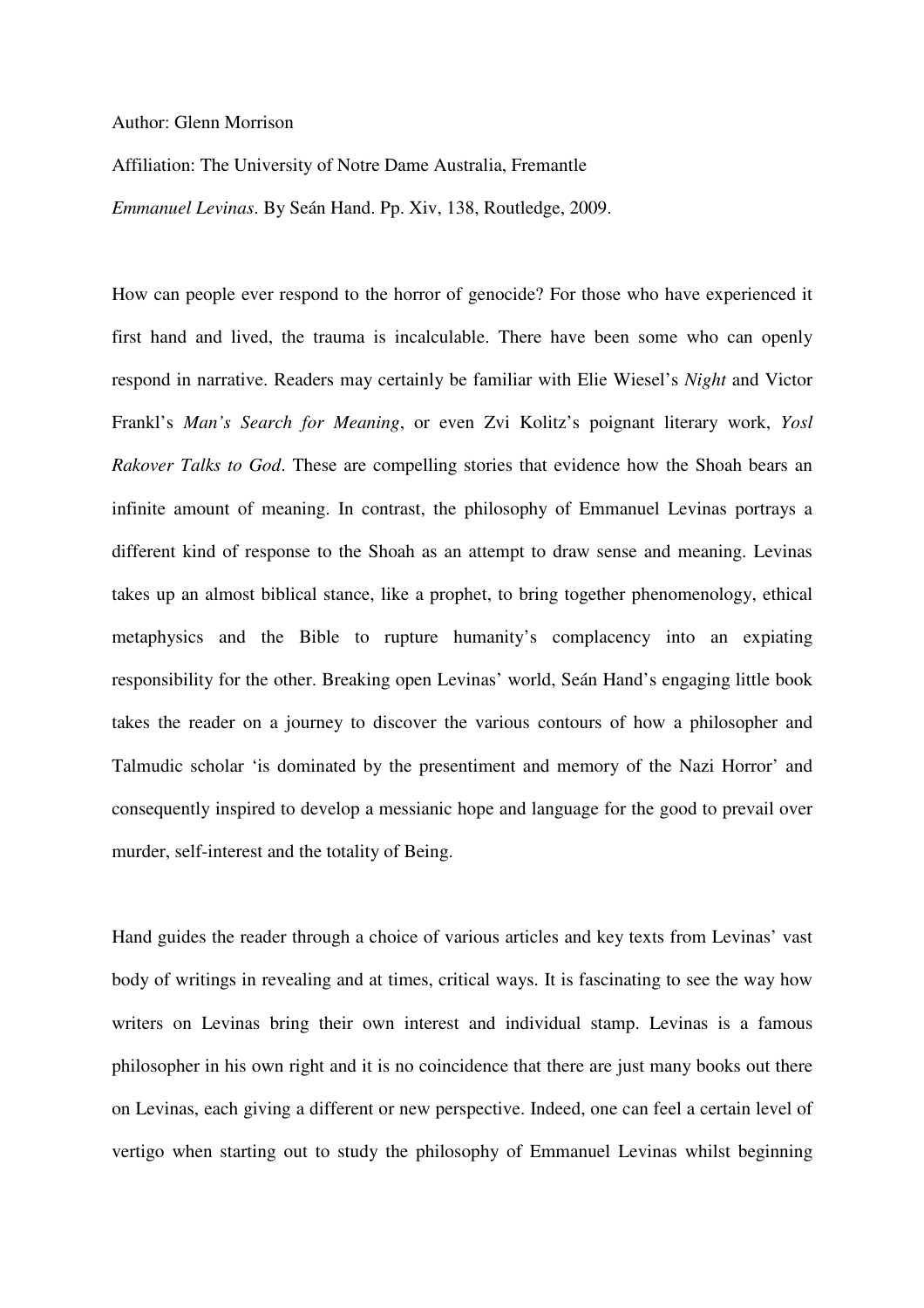with secondary authors. In my own mind, it is better to first read Levinas' writings and then go on to critical appreciations or commentaries of his writings. But there are always some exceptions to the rule. Finding a book to introduce a reader to the world of Levinas does need some level of discernment given especially the complexity of Levinas' writings. Hand himself is very familiar with Levinas' thought, and his short, introductory book on Levinas provides a worthy starting point. But again, the reader needs to beware that one is encountering a perception or a direction (even a controlling force!) upon Levinas' writings. In effect, there is no substitute to begin reading Levinas' writings. However, again Hand's book does form almost a map to begin to explore the 'geography,' as it were, of Levinas' articles and key works, notably *Totality and Infinity* and *Otherwise than Being*.

Importantly, readers need to know something of Levinas' life, work, engagement with others and further developments to bring out his pure philosophical thought in clear and practical ways. Hand has a number of choices in front of him to do this. He seems to have chosen particularly the route of politics as a key means to explore Levinas' writings. The question remains for me is what might a theologian learn from Hand's approach? What I found were some key moments in the book revealing what Levinas' writings command us to do, namely, to begin to philosophise with a good sense of ethics. Embedded in Hand's commentary on Levinas are some fascinating insights about the world such as 'war which gives us the raw truth of reality' (p.37) and 'poetry … as being the attempt to *think* transcendence' (p.75). These insights are drawn from Levinas, but they are crucially in Hand's voice. So here we see the task of the philosopher or of the theologian, for example, is to find a rational way to speak about good and evil. For the theologian, the horizon of mystery and of God must be brought into the conversation. This horizon was very important for Levinas too. But given Hand's emphasis on reading Levinas more with a thread of politics, he seems to be fairly hesitant on